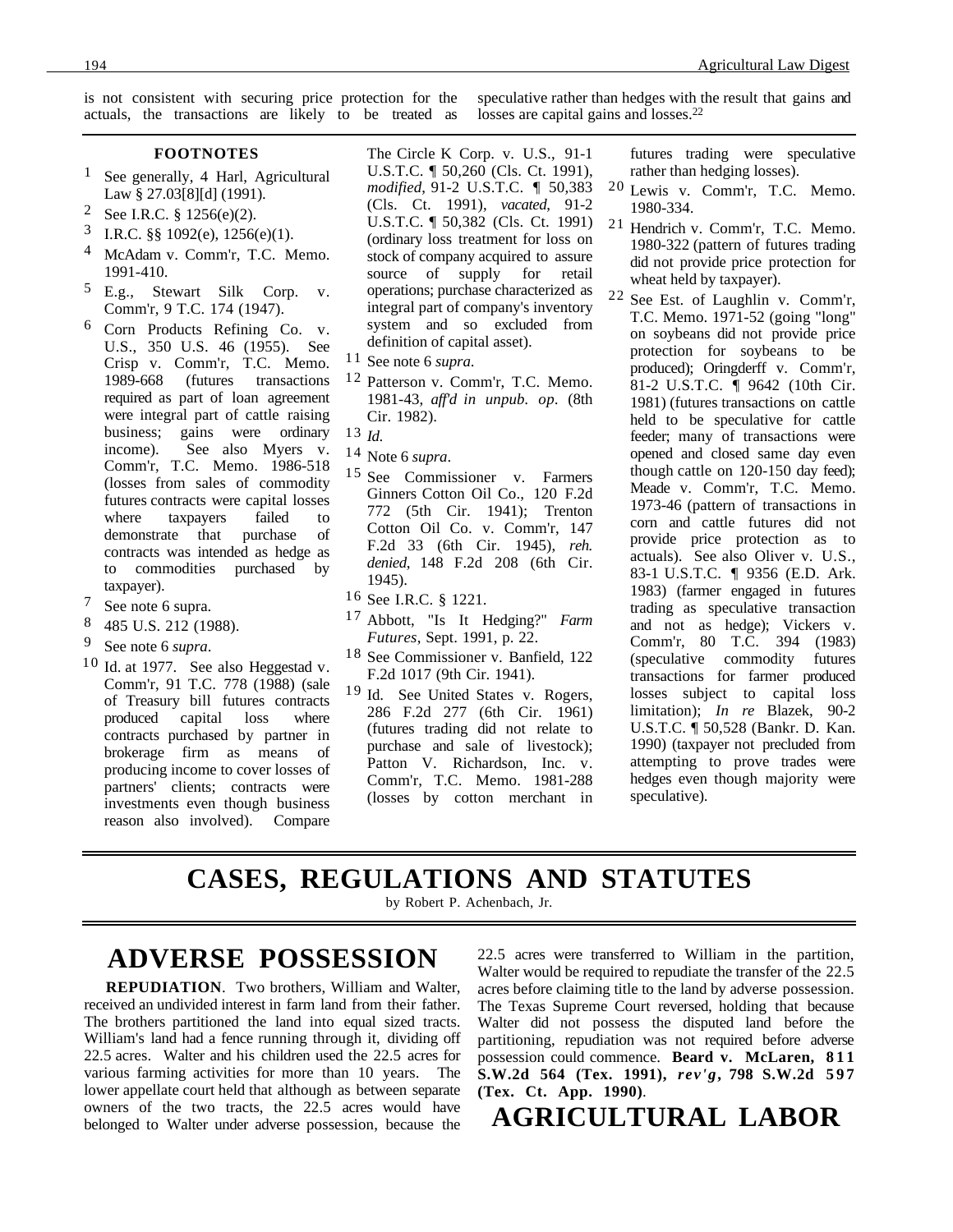**SECONDARY BOYCOTTS**. The defendant was a farm labor organization representing California farm laborers in a contract dispute with the plaintiff lettuce grower in California. After negotiations broke down, the defendant instituted primary and secondary boycott efforts in California and primary boycott efforts in Arizona. The plaintiff sued the defendant in Arizona for secondary boycott promotion, a violation of Ariz. Rev. Stat. § 23-1385. Although the evidence presented no secondary boycott activity in Arizona, the plaintiff argued that the secondary boycott activity in California caused injury to its business in Arizona sufficient to make the defendant liable in Arizona. The court held that the Arizona statute did not and could not reach activities outside of the state and held that the defendant was not liable in Arizona for effects from legal secondary boycott activity in California. **Bruce Church,** Inc. v. United Farm Workers, 816 P.2d 919 **(Ariz. Ct. App. 1991)**.

#### **ANIMALS**

**CATTLE**. The plaintiff was injured by the defendant's limosin bull while the plaintiff was helping the defendant move the bull to another pen. The evidence demonstrated that the bull had "acted up" in the auction pen when the defendant purchased the bull and that limosin bulls are the most aggressive of the domestic cattle. The evidence also showed that the bull was moved near fresh blood and that bulls often become excited at the smell of blood. The court held that the evidence was insufficient to show that the defendant had prior knowledge of the bull's vicious propensity beyond the natural dangerousness of bulls. The expert testimony showed that it was unsafe for one person to attempt to move a bull. The court held that this evidence was sufficient to raise a jury question as to whether the defendant breached a duty to the plaintiff as an invitee or employee. **Duren v. Kunkel, 814 S.W.2d 935 (Mo. 1991)**.

# **BANKRUPTCY GENERAL**

**ATTORNEY'S FEES**. The debtor had helped a sister sell some trees but was sued when some of the trees turned out to belong to a neighbor. After the debtor successfully defended the suit for recovery for the neighbor's trees, the debtor applied to the bankruptcy court for attorney's fees for the suit. The court held that the attorney's fees were recoverable under Section 523(d) because the suit involved a consumer debt in that the debtor did not have a profit motive in helping the sister sell the trees. **Bennett v. Lukens, 131 B.R. 427 (S.D. Ind. 1991)**.

**ESTATE PROPERTY**. The court held that the debtor's interest in an ERISA qualified pension plan was not estate property under Section  $541(c)(2)$  whether or not the the plan qualified as a spendthrift trust under state law. **Shumate v. Paterson, 943 F.2d 362 (4th Cir. 1991),** *aff'g***, 83 B.R. 404 (W.D. Va. 1987)**.

**EXEMPTIONS**. The debtors attempted to avoid a consensual nonpossessory, nonpurchase-money security interest in household goods. Under an amendment to the Indiana exemptions, Ind. Code § 34-2-28-1, an exemption

was not allowed for otherwise exempt household goods subject to consensual nonpossessory, nonpurchase-money security interests. The court held that the amendment was an improper attempt to circumvent the federal bankruptcy law allowing avoidance of consensual nonpossessory, nonpurchase-money security interests in exempt household goods. *In re* **Hatcher, 131 B.R. 430 (Bankr. S.D. Ind. 1990)**.

The debtor's interest in an ERISA qualified pension plan was held exempt under ERISA as a federal nonbankruptcy law exemption. *In re* **White, 131 B.R. 526 (Bankr. D. Mass. 1991)**.

The debtor sought to avoid a judgment lien against the debtor's homestead, but the creditor argued that the North Carolina homestead exemption was limited to the duration of the debtor's residence in the homestead; therefore, the exemption would not be impaired if the debtor vacated the homestead. The court held that the state qualification on the exemption did not apply to restrict the lien avoidance provision of Section 522(f)(1) and the lien could be avoided if it impaired the exemption at the time of the bankruptcy case. *In re* **Opperman, 943 F.2d 441 (4th Cir. 1991)**.

The debtor was the sole shareholder of a professional corporation which established a retirement plan for the debtor. The debtor sought exemption of the plan under Cal. Civ. Proc. Code § 704.115 as a private retirement plan or self-employed retirement plan. The court held that the debtor was not entitled to the exemption because the plan was established by a corporation. *In re* **Cheng, 943 F.2d 1114 (9th Cir. 1991)**.

**TRUSTEE'S FEE**. In a settlement agreement between the trustee and the IRS, the amount of a preferential transfer made to the IRS would be deemed to be paid to the trustee with the deemed amount considered used to pay the IRS on its claims. Under the agreement, the IRS would issue a "net" check representing the difference between the the preferential transfer amount and the bankruptcy claim. The court held that the trustee was not entitled to a trustee fee for the "deemed" amount. *In re* Music fee for the "deemed" amount. **Merchandisers, Inc., 131 B.R. 377 (Bankr. M.D. Tenn. 1991)**.

#### **CHAPTER 12**

**CONVERSION**. The debtor's Chapter 12 case was converted to Chapter 7 by motion of a creditor when the debtor sold property subject to the creditor's security interest and substituted property of lesser value for the collateral which was to be transferred to the creditor in satisfaction of the security interest. **Reinbold v. Dewey County Bank, 942 F.2d 1304 (8th Cir. 1991),** *aff'g unrep. D. Ct. dec. aff'g***, 110 B.R. 442 (Bankr. S.D. 1990)**.

**TRUSTEE'S FEE**. The debtor's plan included one payment directly to a creditor in compensation for use of cash collateral, proceeds of a crop, without payment through the trustee or subject to the trustee's fee. The court held that the direct payment was allowed, given the onetime occurrance of the payment and the adequate compensation of the trustee from the other plan payments. **Matter of Seamons, 131 B.R. 459 (Bankr. D. Idaho 1991)**.

 **CHAPTER 13**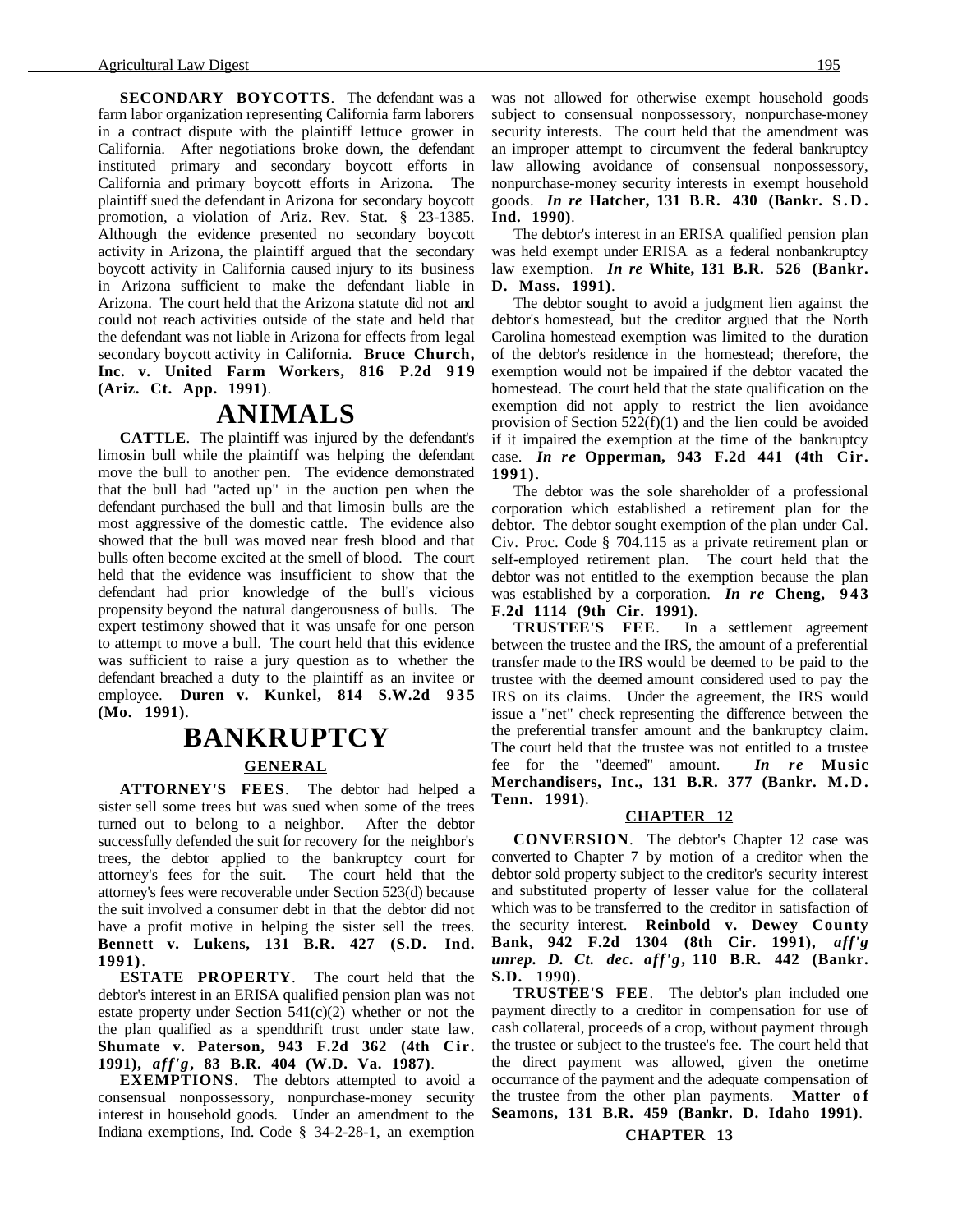**PLAN**. The debtors' Chapter 13 plan provided for payment of a creditor's secured claim by transferring to the creditor three parcels of real estate which secured the claim, monthly payments over the five years of the plan, and a balloon payment at the end of the plan. The remaining collateral was the debtors' residence plus the surrounding 30 acres. The creditor objected to the plan as violating Section 1322(b) as an impermissable modification of a claim secured by the debtors' residence. The court held that Section 1322(b) applied only where the only collateral for a secured loan was the debtors' residence; thus, Section 1322(b) did not apply because the loan was secured by three other nonresidential parcels of land. The court also found no prohibition against a balloon payment at the end of the five years. *In re* **Groff, 131 B.R. 703 (Bankr. E.D. Wis. 1991)**.

#### **FEDERAL TAXATION**

**ALLOCATION OF PLAN PAYMENTS OF TAXES**. The court held that the debtor could not require the IRS to allocate Chapter 7 plan payments of taxes first to trust fund taxes. **Optics of Kansas, Inc., 91-2 U.S. Tax Cas. (CCH) ¶ 50,512 (D. Kan. 1991)**.

**CLAIMS**. The IRS filed a timely claim for \$365 for interest on the debtors' late payment of 1984 taxes. During the bankruptcy case and two months before the claims bar date, the debtors filed an amended 1984 return showing an additional \$1.6 million tax liability; however, the IRS did not file a claim for these taxes until six months after the claims bar date. The court held that the claim was not allowed because the claim did not relate to the timely filed claim for interest and the IRS did not provide evidence of a reason for its failure to timely file the claim other than an overburdened claims office staff. *In re* **Norris Grain Co., 131 B.R. 747 (M.D. Fla. 1990),** *aff'g***, 8 1 B.R. 103 (Bankr. M.D. Fla. 1987)**.

**DISCHARGE**. Debtor's liability for tax deficiency was not nondischargeable because of the debtor's fraudulent filing of income tax returns where the only evidence of fraud was that the debtor significantly underreported income. The District Court held that the "preponderance" standard of proof used in *Grogan v. Garner, 111 S. Ct. 654 (1991)* should not be retroactively applied to this case where a clear and convincing standard was used. *In re* Graham, 131 **B.R. 275 (E.D. Pa. 1991),** *aff'g***, 108 B.R. 4 9 8 (Bankr. E.D. Pa. 1989)**.

In an audit of the debtors' 1982 tax returns, the IRS dissallowed losses from abusive tax shelters, resulting in a tax deficiency on which the IRS assessed penalties and interest. The debtors were able to erase the deficiency, however, by carrying back losses from 1984. The debtors sought a ruling that the penalties and interest were dischargeable because the underlying tax deficiency was dischargeable where the tax return was filed more than three years before the bankruptcy filing. The court held that the penalties were dischargeable but the interest was not. *In re* **Hopkins, 131 B.R. 308 (Bankr. N.D. Tex. 1991)**.

**PREFERENTIAL TRANSFERS**. The Chapter 7 trustee sought recovery, as preferential transfers, of IRS levies against the debtor within 90 days prior to the bankruptcy filing. The federal government argued that it had not waived immunity for preferential transfer actions, but the court held that Section 106(c) provided a waiver. The court held, however, that the trustee was not allowed prejudgment interest on the preferential transfers because the Section 106(c) waiver did not extend to prejudgment interest. *In re* **Husher, 131 B.R. 550 (E.D. N.Y. 1991)**.

In 1990, the IRS set off a refund due to the debtors from 1989 against the debtors' tax liability from 1980 and the debtors sought recovery of the setoff as a preferential transfer. The court held that the preferential transfer provisions did not apply and that recovery was allowed only under the setoff provisions of Section 553. The court held that the setoff was not recoverable because the transfer of funds was not from a third party nor involved a debt incurred within 90 days of the bankruptcy filing. *In re* **Remillong, 131 B.R. 725 (Bankr. D. Mont. 1991)**.

**PRIORITY**. The assessments made against the debtor for failure under ERISA to meet the minimum funding requirements were taxes entitled to a seventh priority and not penalties subject to equitable subordination to claims of other unsecured creditors, where no inequitable conduct by the IRS was found. **Matter of Mansfield Tire & Rubber Co., 942 F.2d 1055 (6th Cir. 1991), rev'g, 120 B.R. 862 (N.D. Ohio 1990),** *aff'g* **80 B.R. 395 (Bankr. N.D. Ohio 1987)**.

The debtor filed a Chapter 11 case which proceeded to a confirmed plan, including provision for payment of seventh priority trust fund taxes. The debtor defaulted on the plan payments and filed a second Chapter 11 liquidation case. The court held that the trust fund taxes were entitled to the same priority in the second Chapter 11 case as the first. **Matter of Official Com. of Unsecured Creditors, 943 F.2d 752 (7th Cir. 1991),** *rev'g and rem'g***, 111 B.R. 158 (N.D. Ill. 1990),** *aff'g***, 103 B.R. 177 (Bankr. N.D. Ill. 1989)**.

**STATUTE OF LIMITATIONS**. In 1980, the debtor failed to make several federal employee withholding tax payments before filing for bankruptcy. That case was dismissed in 1986 and refiled four months later. The court held that the statute of limitations on collection of the withholding taxes was tolled from the beginning of the first bankruptcy case to the present, since less than six months expired between the cases. The debtor also asserted as a defense that the IRS should give credit for amounts placed in the trust fund account but misappropriated by the bank which held the trust funds. The court held that the IRS was not required to give credit for the misappropriated amounts. *In re* **Dakota Indus., Inc., 131 B.R. 437 (Bankr. S. S.D. 1991)**.

#### **CONTRACTS**

**LOAN AGREEMENTS**. The defendant agreed to borrow money from the plaintiff bank to be used in the defendant's son's farming operation because the son had exceeded the plaintiff's lending limit. The bank agreed to use any proceeds from the farming operation to pay off the defendant's loan before paying off the son's loan; however, the bank applied the proceeds to the son's loan first and sued the defendant for repayment of the defendant's loan. The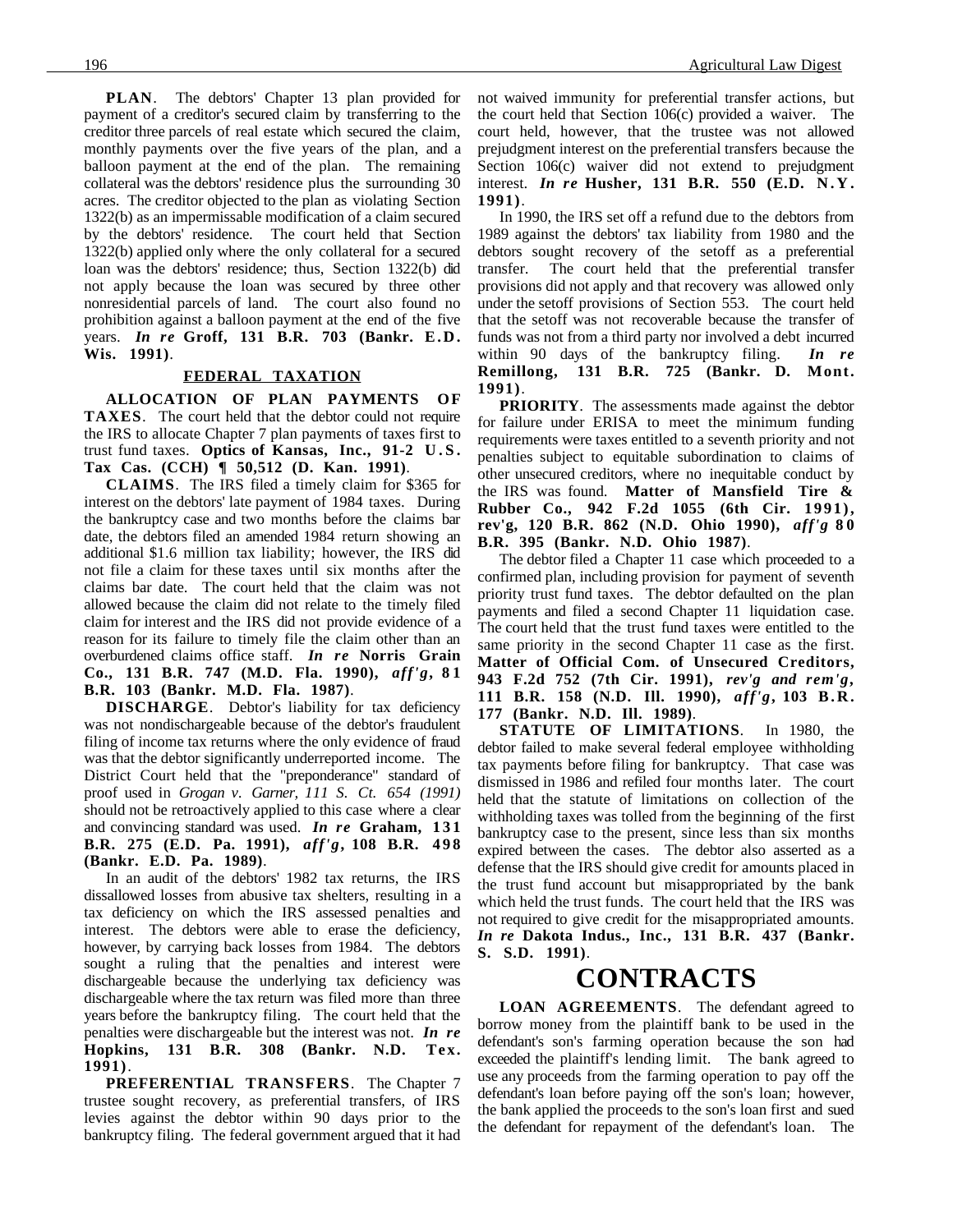defendant claimed breach of contract and the plaintiff argued that the repayment agreement was not enforceable under Minn. Stat. § 513.33 because the agreement was not in writing. The court held that the repayment agreement was not a credit agreement subject to the statute because the agreement did not extend credit or promise repayment or forbearance and held that the statute applied only where a debtor was attempting to enforce a loan agreement. **Rural** American Bank v. Herickhoff, 473 N.W.2d 363 **(Minn. Ct. App. 1991)**.

### **FEDERAL AGRICULTURAL PROGRAMS**

**BORROWER'S RIGHTS**. The FmHA has announced proposed regulations amending the notices to delinquent Farmer Program borrowers to include information about the Debt Settlement Programs and changes to the Primary and Preservation Programs under FACTA 1990. **56 Fed. Reg. 55009 (Oct. 23, 1990)**.

**COOPERATIVES**. The CCC has announced proposed regulations providing minimum financial requirements for cooperatives approved to participate in a price support program on behalf of members for canola, flaxseed, mustard seed, rapeseed, safflower and sunflower seed. The requirements are similar to requirements for other approved commodities. **56 Fed. Reg. 56031 (Oct. 31, 1991)**.

**PRICE SUPPORTS**. For 1992 crops:

|               | Loan Rate   | Target price |
|---------------|-------------|--------------|
| Corn          | $1.72$ /bu. | 2.75/bu.     |
| Wheat         | 2.21/bu.    |              |
| Sorghum       | 1.63/bu.    |              |
| <b>Barley</b> | 1.40/bu.    |              |
| Oats          | .88/bu.     |              |
| Rye           | 1.46/bu.    |              |
| Soybean       | 5.02/bu.    |              |

**RICE**. The CCC has announced proposed regulations establishing the use of world market prices as the basis for calculating marketing loan gains and loan deficiency payment rates. **56 Fed. Reg. 55473** (Oct. 28, **1991)**.

The FGIS has adopted as final regulation establishing a special grade for glutinous rice. **56 Fed. Reg. 55977 (Oct. 31, 1991)**.

### **FEDERAL ESTATE AND GIFT TAX**

**GROSS ESTATE**. The decedent and predeceased spouse purchased real property as tenants by the entirety with the predeceased spouse's money and built a restaurant on the property which was operated as a partnership with their children. The decedent's estate included only a portion of the property in the gross estate equal to the decedent's interest in the partnership. The court held that the property was not partnership property because the property was not purchased with partnership funds and title was held by the parents as tenants by the entirety. **Mladinich v . Comm'r, T.C. Memo. 1991-528**.

**JOINT PROPERTY**. The decedent and surviving spouse purchased real property in joint tenancy in 1955 with funds earned solely by the decedent. The decedent's estate claimed the entire real property in the decedent's estate and the surviving spouse used the estate property value as a basis for determining gain on the sale of the property. The court held that the entire property was includible in the decedent's gross estate because Section 2040(b) as added in 1976 was not amended by ERTA 1981 for estates where the joint interest was created prior to the 1976 amendment. **Gallenstein v. U.S., 91-2 U.S. Tax Cas. (CCH) ¶ 60,088 (E.D. Ky. 1991)**.

**MARITAL DEDUCTION**. The decedent established a trust prior to enactment of the unlimited marital deduction. Under the trust, at the decedent's death the trust corpus was to pass to a marital trust and a family trust. Under the family trust, the surviving spouse was to receive the income and, at the trustee's discretion, up to the greater of \$5,000 or 5 percent of trust corpus. The marital trust was not funded but the surviving spouse received estate property outright. The estate claimed the unlimited marital deduction for the decedent's entire estate, arguing that the property in the family trust was meant to be the surviving spouse's property. The court held that the decedent's trust clearly established a separate trust which included interests for the decedent's children, exclusive of the surviving spouse and that the estate could not ignore these provisions in claiming the marital deduction. **Est. of Klein, 91-2 U.S. Tax Cas. (CCH) ¶ 60,089 (6th Cir. 1991)**.

Under the taxpayer's will, the taxpayer's estate passed to two trusts. The estate executor could elect to transfer to the marital trust as much property eligible for the marital deduction as was necessary to reduce the estate tax to zero. The trustee then could elect to transfer to the family trust estate property which would not cause the estate to be subject to estate tax. Finally the trustee could elect to distribute additional property to the marital trust and any remaining property to the family trust. The marital trust provided for at least annual distributions to the surviving spouse with a special power of appointment for the surviving spouse of trust principal. The IRS ruled that the executor's discretionary funding of the marital trusts did not affect the surviving spouse's interest in the trust and that the trust property was QTIP. **Ltr. Rul. 9143008, July 15, 1991**.

### **FEDERAL INCOME TAXATION**

**COOPERATIVES**. The nonexempt agricultural cooperative purchased nonproducer items to blend with producer items in order to increase the marketing of producer items. Without the new blended products, the cooperative was forced to destroy excess producer items. The IRS ruled that for the blended items with more producer ingredients than nonproducer ingredients, the income from the products was patronage sourced; however, where the amount of nonproducer ingredients exceeded the amount of producer ingredients, the income from the products was nonpatronage sourced. **Ltr. Rul. 9143002, July 11, 1991**.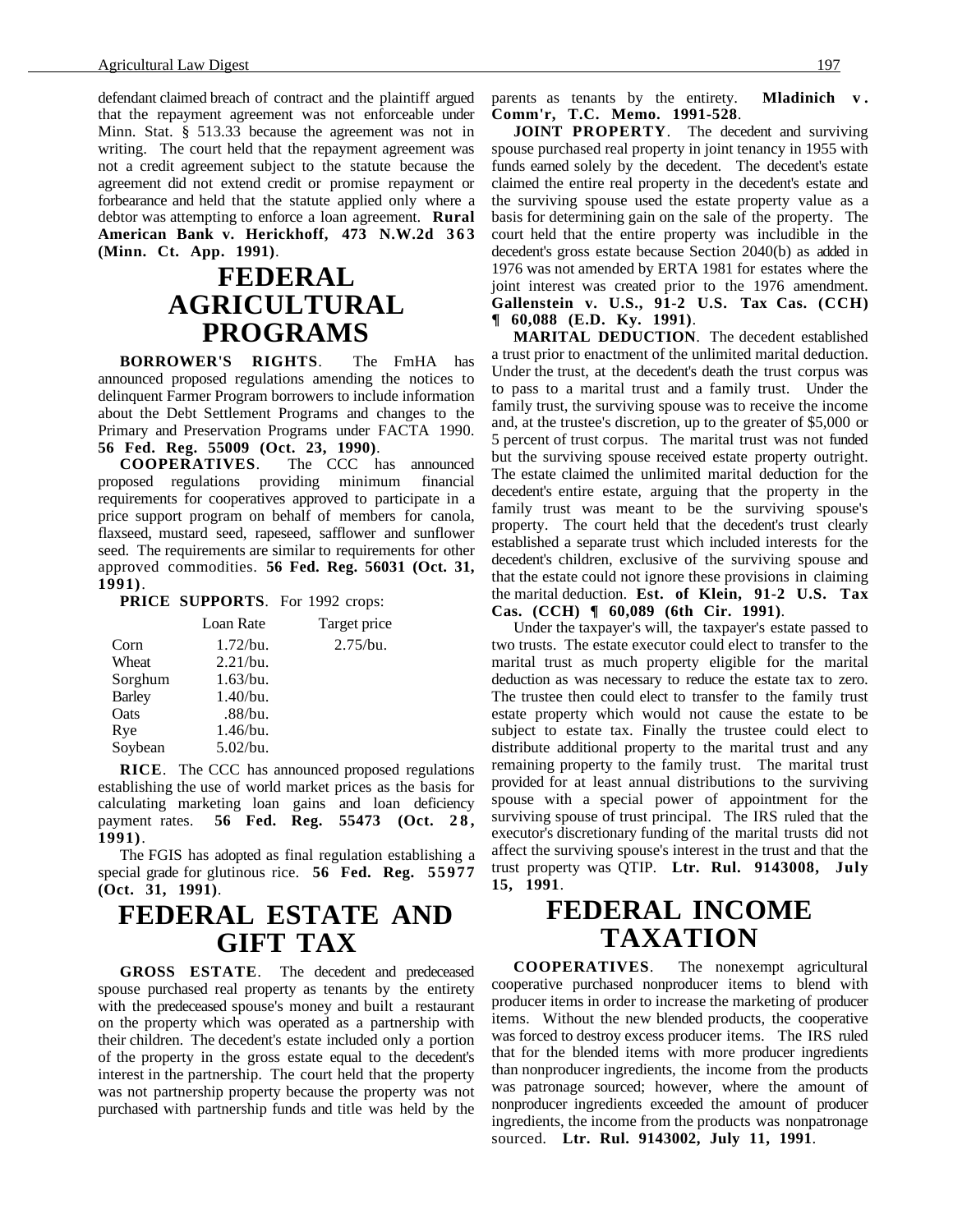**COURT JUDGMENTS AND SETTLEMENTS**. The taxpayer corporation filed a suit against another corporation for breach of warranty and misrepresentation for the sale of adulterated coffee sold to the taxpayer. The parties reached an out of court settlement and the taxpayer claimed that 90 percent of the settlement was for personal injury to the corporation from loss of business reputation and excluded that amount from income. The court held that a corporation was not eligible to exclude the settlement from income because a corporation cannot suffer a personal injury. In addition, the court held that the taxpayer failed to demonstrate that any portion of the settlement was compensation for a personal injury. **Boyett Coffee C o . v. U.S., 91-2 U.S. Tax Cas. (CCH) ¶ 50,508 (W.D. Tex. 1991)**.

**DISASTER PAYMENTS**. The taxpayer farmer received payments under the Disaster Assistance Act of 1989 for destruction of 1989 crops, the proceeds of which would have been reportable in 1990. The IRS revoked an earlier ruling and ruled that the taxpayer would be allowed to declare the disaster payments as income in 1990 under Section 451(d). **Rev. Rul. 91-55, I.R.B. 1991-43, 17,** *revoking***, Rev. Rul. 75-36, 1975-1 C.B. 143**.

**EXPENSES**. The estimated deductible costs for use in adjusting farm expenses to exclude the cost of producing home-consumed farm produce on 1991 income tax returns as issued by the Iowa State University Extension Service are as follows--

Pork \$35.90 per 100 lbs. liveweight Beef \$51.40 per 100 lbs. liveweight Lamb \$46.10 per 100 lbs. liveweight Broilers \$1.34 per 4 pound bird Eggs \$0.56 per dozen

Milk \$8.30 per 100 lbs. or \$0.71 per gallon

The above costs include all cash costs, depreciation and deductible production costs of home-raised feed. No charge is made for the farm operator's labor. If hired labor or purchased grain and roughages are used to produce these products, or if high interest costs are incurred, the costs should be increased accordingly. In arriving at production costs, it was assumed that the young animals were raised and fed. **FM 1421, Iowa State University, November 1991**.

**LIKE-KIND EXCHANGES**. The taxpayer owned an indefeasible remainder interest, subject to a life estate, in real property used in a business or held for investment. The taxpayer sold the remainder interest in exchange for a fee interest in other business or investment property. The IRS ruled that the exchange was eligible for like-kind exchange nonrecognition of gain treatment. **Ltr. Rul. 9143053, July 30, 1991**.

**PENALTIES**. The taxpayer farmers were assessed Section  $6653(a)(1)$  penalties for negligence or intentional disregard of rules or regulations. The taxpayers argued that they reasonably relied on the returns prepared by a certified public accountant. The court held that the taxpayers' reliance on the accountant was not reasonable because the taxpayers failed to thoroughly review the returns. The court also upheld the IRS imposition of Section 6661 penalty for substantial underpayment of tax. **Morrow v. Comm'r, T.C. Memo. 1991-101**.

**RETIREMENT PLANS**. For plans beginning in November 1991 the weighted average is 8.50 with the permissible range of 7.65 to 9.36 for purposes of determining the full funding limitation under I.R.C. § 412(c)(7). **Notice 91-35, I.R.B. 1991-44, 13**.

**S CORPORATIONS**

ELECTION. The taxpayer was denied S corporation losses where the taxpayer failed to provide evidence that Form 2553 S corporation election was ever mailed to the IRS. The court held that the taxpayer's attorney's evidence of office procedures was insufficient evidence of the mailing. **Leather v. Comm'r, T.C. Memo. 1991-534**.

STOCK BASIS. The shareholders of a profitable S corporation received as a distibution loans from a nonprofitable S corporation to the profitable corporation. The shareholders were shareholders of both corporations. The court held that the shareholders could not include the loans in the tax basis of their stock because the shareholders made no economic outlay for the loans. **Wilson v . Comm'r, T.C. Memo. 1991-544**.

TRUSTS. The decedent's will established a trust for the surviving spouse and children, but the children disclaimed their interest in the trust and the trust was amended by order of the probate court to give the children a remainder interest in the trust. The trust was funded with S corporation stock. After the death of the surviving spouse, the trust would pass in equal shares to the two children, outright if the children were age 35 or older, in trust until the children reached age 35, or to the issue of any predeceased children. The IRS ruled that the trusts involved all qualified as Subchapter S trusts. **Ltr. Rul. 9142005, July 12, 1991**.

S corporation stock was owned by two minor children of the other two shareholders. The parents petitioned in state court for appointment of the parents as guardians so that the minors' stock could be transferred to an irrevocable trust for each of the minors with the parents as trustees. The trust provided for trustee discretion for distribution of income and principal until the beneficiaries reached age 35 and provided for remainders to the surviving beneficiary, to the issue of the beneficiaries and finally to the parents. The IRS ruled that the minors would be treated as owners of the income and principal of the trusts and that the trusts would qualify as Subchapter S trusts. Ltr. Rul. 9142023, July 19, **1991**.

## **LANDLORD AND TENANT**

**FENCES**. Under a lease of ranch land, the landlord agreed to construct a fence sufficient for elk. In constructing the fence, the landlord filled in several low areas which washed out, allowing elk to escape. The court held that because washouts were an ordinary part of livestock operations, the tenant had the duty to repair the washouts and to notify the landlord of the materials and equipment needed to repair them. The court also held that the tenant had waived the washout defect in the fence because the tenant knew about the defect and accepted the fence by moving elk on to the land without objections to the fence. **Leonards v. U-Jin Enterprises, Inc., 811 S.W.2d 480 (Mo. App. 1991)**.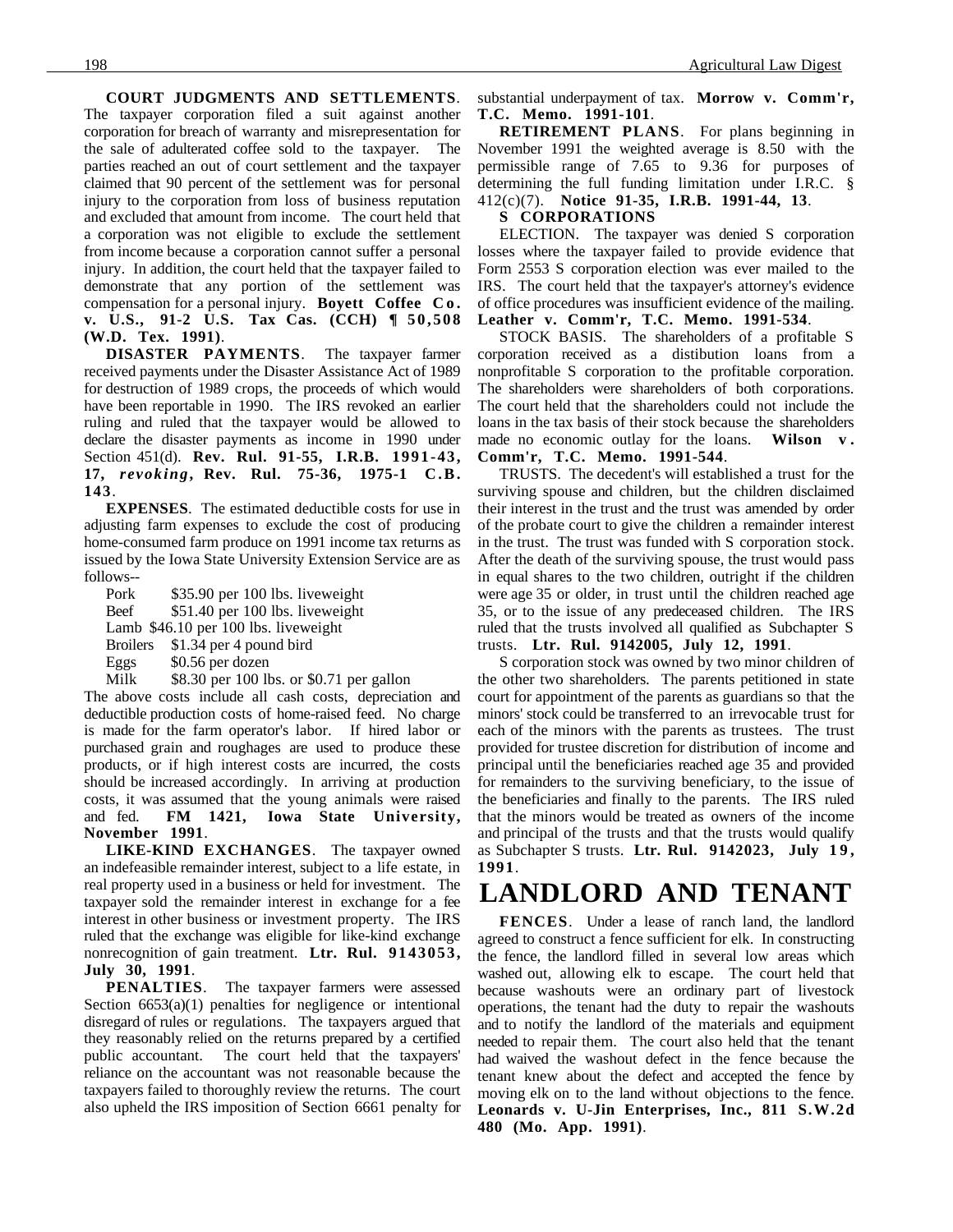**OPTION TO PURCHASE.** The plaintiff entered into a lease of ranch land to the defendant with an option to purchase the land. The plaintiff received cash for the lease with additional amounts for the option which was exercisable by the defendant upon default by the plaintiff of any provision of the lease. The plaintiff also had the option to repurchase the lease by repayment of all amounts. The plaintiff sued to set aside the lease and option as ambiguous and unconscionable. The court held that the lease terms were not ambiguous as to consideration and terms of the purchase option and that the terms which were ambiguous were either not important to the option or were demonstrated by the parties' action to be clearly understood. The court also held that the agreement was not unconscionable because neither party had an advantage in the bargained-for agreement. **Svalina v. Split Rock Land & Cattle Co., 816 P.2d 878 (Wyo. 1991)**.

#### **PRODUCTS LIABILITY**

**GRAIN STORAGE SYSTEM**. The plaintiffs, operators of a dairy farm, sued the seller and manufacturer of a Harvestore grain storage system for damages to the plaintiffs' cows. The court held that notification, required by Colo. Rev. Stat.  $\S$  4-2-607(3)(a), only to the seller of the claim was sufficient as to the manufacturer where the manufacturer was not involved in the sales contract. The plaintiffs' action was based on failure of essential purpose of the contract's express limited warranty of replacement or repair of defective parts in that the defendants failed to supply what was contracted for. The defendants argued that the plaintiffs failed to demonstrate any specific defect to support their cause of action. The court held that the product here was the entire storage system and the plaintiffs provided sufficient evidence that the system as a whole did not function properly. The court also held that the plaintiffs were entitled to consequential damages even though the contract limited damages, because the failure of essential purpose of the limited warranty negated the damage limitation provision. **Cooley v. Big Horn Harvestore Systems, 813 P.2d 736 (Colo. 1991),** *aff'g in part and rev'g in part***, 767 P.2d 740 (Colo. Ct. App. 1988)**.

**GRAIN STORAGE TANKS**. The plaintiff sued the defendant, a manufacturer of steel plates used in the construction of a grain storage tank which collapsed in very cold temperatures. Expert testimony established that the cause of the collapse was the use of inappropriate steel which would lose strength in below freezing temperatures. The plaintiff sued in products liability and the defendant argued that it was absolved from liability in that the steel plates were changed by welding them together in the tank. The court held that the cause of the collapse was not due to the welding, but to the condition of the steel product itself. The defendant also argued that the damage was not caused by a sudden and calamitous event but occurred over time as evidenced by cracks which appeared. The court again held that the damage was caused by the sudden breakdown of the steel. The defendant also raised the argument that the steel was part of the real estate and not subject to a products liability action. The court held that the product when sold was separate steel plates not attached to any real estate. The court also upheld the trial courts dismissal of breach of implied warranty counts because the case involved only noneconomic loss in relation to the product involved. Finally, the court held that the defendant had a duty to warn about the loss of strength of the steel due to the defendant's knowledge of the use of the steel and a similar occurrence. **Seegers Grain v. U. S. Steel, 577 N.E.2d 1364 (Ill. Ct. App. 1991)**.

### **RIPARIAN RIGHTS**

**CHANGE OF APPROPRIATION**. The plaintiffs applied for a change in the place and method of their use of their water rights to a creek. The plaintiffs sought to change from irrigation to sprinklers and to irrigate 180 additional acres. The court held that the plaintiffs failed to overcome the presumption that a change would adversely affect the other owners of water rights in the creek. The court upheld the denial of use of evidence of the extent of the water rights of the other owners because the evidence would lead to adjudication of the extent of those water rights. **Matter of Water Rights No. 101960-418, 816 P.2d 1054 (Mont. 1991)**.

### **SECURED TRANSACTIONS**

**GOOD FAITH**. A creditor had perfected security interests in the debtor's account receivables from sales of cotton. The plaintiff sold cotton to the debtor but was not paid from the proceeds of the resale of the cotton by the debtor. The plaintiff alleged that the creditor's security interests in the accounts should not be given priority over the plaintiff's interest in the cotton because of the creditor's bad faith in controlling the debtor's payments for cotton. The trial court held that the creditor did not exert influence over the debtor's affairs in prejudice of the plaintiff. The appellate court held that the plaintiff, as an unsecured creditor, had no standing to challenge the secured creditor's rights in the accounts receivables. **Graniteville Co. v . Bleckley Lumber Co., Inc., 944 F.2d 819 (11th Cir. 1991),** *aff'g***, Dixie Bonded Warehouse v . Allstate Financial Corp., 755 F.Supp. 1543 (M.D. Ga. 1991)**.

**SALE OF COLLATERAL**. The defendant secured creditor was found to have sold the collateral, a pickup truck, in a commercially unreasonable manner and the debtor argued that this finding required forfeiture of any deficiency. The court held that where the sale of collateral was made in a commercially unreasonable manner and the creditor demonstrated the extent of the loss of value resulting from the improper sale, the debtor would only be allowed credit against the deficiency for the amount of the loss of value from the improper sale. **Holt v. Peoples Bank of Mt. Washington, 814 S.W.2d 568 (Ky. 1991)**.